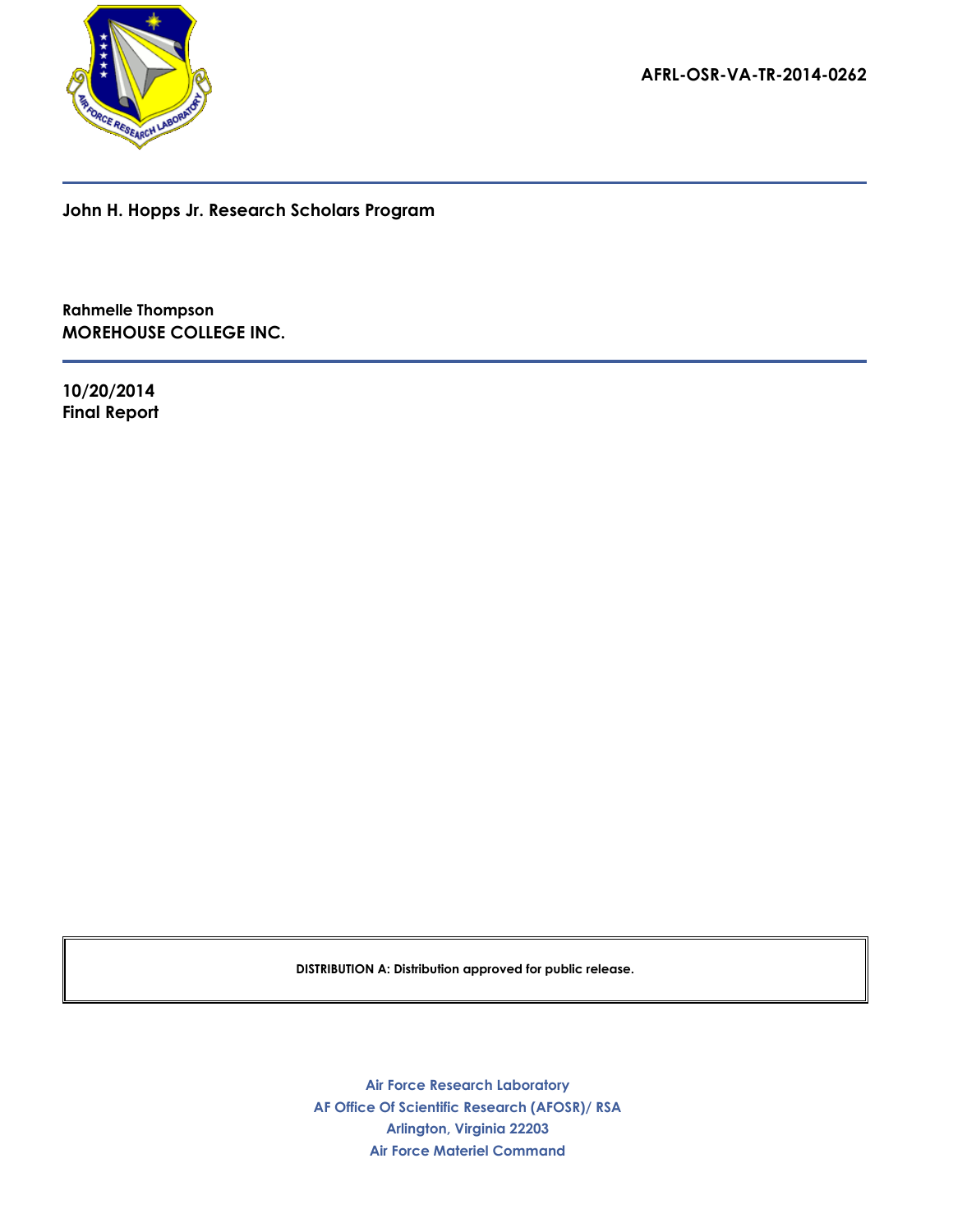### **REPORT DOCUMENTATION PAGE**

# *OMB No. 0704-0188*

| The public reporting burden for this collection of information is estimated to average 1 hour per response, including the time for reviewing instructions, searching existing<br>data sources, gathering and maintaining the data needed, and completing and reviewing the collection of information. Send comments regarding this burden estimate or<br>any other aspect of this collection of information, including suggestions for reducing the burden, to Department of Defense, Executive Services, Directorate (0704-0188).<br>Respondents should be aware that notwithstanding any other provision of law, no person shall be subject to any penalty for failing to comply with a collection of information<br>if it does not display a currently valid OMB control number.<br>PLEASE DO NOT RETURN YOUR FORM TO THE ABOVE ORGANIZATION. |                                         |                                             |                                                         |                  |                |                                           |  |  |  |
|--------------------------------------------------------------------------------------------------------------------------------------------------------------------------------------------------------------------------------------------------------------------------------------------------------------------------------------------------------------------------------------------------------------------------------------------------------------------------------------------------------------------------------------------------------------------------------------------------------------------------------------------------------------------------------------------------------------------------------------------------------------------------------------------------------------------------------------------------|-----------------------------------------|---------------------------------------------|---------------------------------------------------------|------------------|----------------|-------------------------------------------|--|--|--|
|                                                                                                                                                                                                                                                                                                                                                                                                                                                                                                                                                                                                                                                                                                                                                                                                                                                  | 1. REPORT DATE (DD-MM-YYYY)             |                                             | 2. REPORT TYPE                                          |                  |                | 3. DATES COVERED (From - To)              |  |  |  |
| 13-11-2014                                                                                                                                                                                                                                                                                                                                                                                                                                                                                                                                                                                                                                                                                                                                                                                                                                       |                                         |                                             | <b>Final Performance</b>                                |                  |                | 15-07-2009 to 14-07-2014                  |  |  |  |
| <b>4. TITLE AND SUBTITLE</b>                                                                                                                                                                                                                                                                                                                                                                                                                                                                                                                                                                                                                                                                                                                                                                                                                     |                                         |                                             |                                                         |                  |                | 5a. CONTRACT NUMBER                       |  |  |  |
|                                                                                                                                                                                                                                                                                                                                                                                                                                                                                                                                                                                                                                                                                                                                                                                                                                                  |                                         | John H. Hopps Jr. Research Scholars Program |                                                         |                  |                |                                           |  |  |  |
|                                                                                                                                                                                                                                                                                                                                                                                                                                                                                                                                                                                                                                                                                                                                                                                                                                                  |                                         |                                             |                                                         |                  |                |                                           |  |  |  |
|                                                                                                                                                                                                                                                                                                                                                                                                                                                                                                                                                                                                                                                                                                                                                                                                                                                  |                                         |                                             |                                                         |                  |                | 5b. GRANT NUMBER                          |  |  |  |
|                                                                                                                                                                                                                                                                                                                                                                                                                                                                                                                                                                                                                                                                                                                                                                                                                                                  |                                         |                                             |                                                         | FA9550-09-1-0529 |                |                                           |  |  |  |
|                                                                                                                                                                                                                                                                                                                                                                                                                                                                                                                                                                                                                                                                                                                                                                                                                                                  |                                         |                                             |                                                         |                  |                |                                           |  |  |  |
|                                                                                                                                                                                                                                                                                                                                                                                                                                                                                                                                                                                                                                                                                                                                                                                                                                                  |                                         |                                             |                                                         |                  |                | <b>5c. PROGRAM ELEMENT NUMBER</b>         |  |  |  |
|                                                                                                                                                                                                                                                                                                                                                                                                                                                                                                                                                                                                                                                                                                                                                                                                                                                  |                                         |                                             |                                                         |                  |                |                                           |  |  |  |
| 6. AUTHOR(S)                                                                                                                                                                                                                                                                                                                                                                                                                                                                                                                                                                                                                                                                                                                                                                                                                                     |                                         |                                             |                                                         |                  |                | <b>5d. PROJECT NUMBER</b>                 |  |  |  |
|                                                                                                                                                                                                                                                                                                                                                                                                                                                                                                                                                                                                                                                                                                                                                                                                                                                  | Rahmelle Thompson, John K. Haynes       |                                             |                                                         |                  |                |                                           |  |  |  |
|                                                                                                                                                                                                                                                                                                                                                                                                                                                                                                                                                                                                                                                                                                                                                                                                                                                  |                                         |                                             |                                                         |                  |                |                                           |  |  |  |
|                                                                                                                                                                                                                                                                                                                                                                                                                                                                                                                                                                                                                                                                                                                                                                                                                                                  |                                         |                                             |                                                         |                  |                | 5e. TASK NUMBER                           |  |  |  |
|                                                                                                                                                                                                                                                                                                                                                                                                                                                                                                                                                                                                                                                                                                                                                                                                                                                  |                                         |                                             |                                                         |                  |                |                                           |  |  |  |
|                                                                                                                                                                                                                                                                                                                                                                                                                                                                                                                                                                                                                                                                                                                                                                                                                                                  |                                         |                                             |                                                         |                  |                | <b>5f. WORK UNIT NUMBER</b>               |  |  |  |
|                                                                                                                                                                                                                                                                                                                                                                                                                                                                                                                                                                                                                                                                                                                                                                                                                                                  |                                         |                                             | 7. PERFORMING ORGANIZATION NAME(S) AND ADDRESS(ES)      |                  |                | 8. PERFORMING ORGANIZATION                |  |  |  |
|                                                                                                                                                                                                                                                                                                                                                                                                                                                                                                                                                                                                                                                                                                                                                                                                                                                  | MOREHOUSE COLLEGE INC.                  |                                             |                                                         |                  |                | <b>REPORT NUMBER</b>                      |  |  |  |
| 830 WESTVIEW DR SW                                                                                                                                                                                                                                                                                                                                                                                                                                                                                                                                                                                                                                                                                                                                                                                                                               |                                         |                                             |                                                         |                  |                |                                           |  |  |  |
|                                                                                                                                                                                                                                                                                                                                                                                                                                                                                                                                                                                                                                                                                                                                                                                                                                                  | ATLANTA, GA 30314-3773 US               |                                             |                                                         |                  |                |                                           |  |  |  |
|                                                                                                                                                                                                                                                                                                                                                                                                                                                                                                                                                                                                                                                                                                                                                                                                                                                  |                                         |                                             |                                                         |                  |                |                                           |  |  |  |
|                                                                                                                                                                                                                                                                                                                                                                                                                                                                                                                                                                                                                                                                                                                                                                                                                                                  |                                         |                                             | 9. SPONSORING/MONITORING AGENCY NAME(S) AND ADDRESS(ES) |                  |                | 10. SPONSOR/MONITOR'S ACRONYM(S)          |  |  |  |
|                                                                                                                                                                                                                                                                                                                                                                                                                                                                                                                                                                                                                                                                                                                                                                                                                                                  | AF Office of Scientific Research        |                                             |                                                         |                  |                | AFOSR                                     |  |  |  |
|                                                                                                                                                                                                                                                                                                                                                                                                                                                                                                                                                                                                                                                                                                                                                                                                                                                  | 875 N. Randolph St. Room 3112           |                                             |                                                         |                  |                |                                           |  |  |  |
| Arlington, VA 22203                                                                                                                                                                                                                                                                                                                                                                                                                                                                                                                                                                                                                                                                                                                                                                                                                              |                                         |                                             |                                                         |                  |                | 11. SPONSOR/MONITOR'S REPORT              |  |  |  |
|                                                                                                                                                                                                                                                                                                                                                                                                                                                                                                                                                                                                                                                                                                                                                                                                                                                  |                                         |                                             |                                                         |                  |                | NUMBER(S)                                 |  |  |  |
|                                                                                                                                                                                                                                                                                                                                                                                                                                                                                                                                                                                                                                                                                                                                                                                                                                                  |                                         |                                             |                                                         |                  |                | AFRL-OSR-VA-TR-2014-0262                  |  |  |  |
|                                                                                                                                                                                                                                                                                                                                                                                                                                                                                                                                                                                                                                                                                                                                                                                                                                                  | 12. DISTRIBUTION/AVAILABILITY STATEMENT |                                             |                                                         |                  |                |                                           |  |  |  |
|                                                                                                                                                                                                                                                                                                                                                                                                                                                                                                                                                                                                                                                                                                                                                                                                                                                  |                                         | A DISTRIBUTION UNLIMITED: PB Public Release |                                                         |                  |                |                                           |  |  |  |
|                                                                                                                                                                                                                                                                                                                                                                                                                                                                                                                                                                                                                                                                                                                                                                                                                                                  |                                         |                                             |                                                         |                  |                |                                           |  |  |  |
| <b>13. SUPPLEMENTARY NOTES</b>                                                                                                                                                                                                                                                                                                                                                                                                                                                                                                                                                                                                                                                                                                                                                                                                                   |                                         |                                             |                                                         |                  |                |                                           |  |  |  |
|                                                                                                                                                                                                                                                                                                                                                                                                                                                                                                                                                                                                                                                                                                                                                                                                                                                  |                                         |                                             |                                                         |                  |                |                                           |  |  |  |
| 14. ABSTRACT                                                                                                                                                                                                                                                                                                                                                                                                                                                                                                                                                                                                                                                                                                                                                                                                                                     |                                         |                                             |                                                         |                  |                |                                           |  |  |  |
|                                                                                                                                                                                                                                                                                                                                                                                                                                                                                                                                                                                                                                                                                                                                                                                                                                                  |                                         |                                             |                                                         |                  |                |                                           |  |  |  |
| The Dr. John H. Hopps Jr. Defense Research Scholars Program continues to advance the core federal and Department of Defense<br>missions of increasing the participation of underrepresented minority students in scientific research and ensuring minority                                                                                                                                                                                                                                                                                                                                                                                                                                                                                                                                                                                       |                                         |                                             |                                                         |                  |                |                                           |  |  |  |
| participation in emerging scientific and technological fields. The fourth cohort, an exemplary cadre of competitive scholars, has                                                                                                                                                                                                                                                                                                                                                                                                                                                                                                                                                                                                                                                                                                                |                                         |                                             |                                                         |                  |                |                                           |  |  |  |
| achieved the distinction of having the highest percentage (87%) of Hopps Scholar graduates to gain admission into STEM graduate                                                                                                                                                                                                                                                                                                                                                                                                                                                                                                                                                                                                                                                                                                                  |                                         |                                             |                                                         |                  |                |                                           |  |  |  |
| programs to date. The outstanding achievements and accomplishments of this cohort may suggest that with the proper guidance                                                                                                                                                                                                                                                                                                                                                                                                                                                                                                                                                                                                                                                                                                                      |                                         |                                             |                                                         |                  |                |                                           |  |  |  |
| and support of a research training program such as the Hopps Scholars Program, underrepresented minorities, particularly African                                                                                                                                                                                                                                                                                                                                                                                                                                                                                                                                                                                                                                                                                                                 |                                         |                                             |                                                         |                  |                |                                           |  |  |  |
| American males, will exceed all expectation as they steadily begin to positively impact the number of minorities entering research                                                                                                                                                                                                                                                                                                                                                                                                                                                                                                                                                                                                                                                                                                               |                                         |                                             |                                                         |                  |                |                                           |  |  |  |
| careers. Their scholarly pursuits, current updates and program highlights since the last report are included.                                                                                                                                                                                                                                                                                                                                                                                                                                                                                                                                                                                                                                                                                                                                    |                                         |                                             |                                                         |                  |                |                                           |  |  |  |
| <b>15. SUBJECT TERMS</b>                                                                                                                                                                                                                                                                                                                                                                                                                                                                                                                                                                                                                                                                                                                                                                                                                         |                                         |                                             |                                                         |                  |                |                                           |  |  |  |
| Hopps, Scholars                                                                                                                                                                                                                                                                                                                                                                                                                                                                                                                                                                                                                                                                                                                                                                                                                                  |                                         |                                             |                                                         |                  |                |                                           |  |  |  |
|                                                                                                                                                                                                                                                                                                                                                                                                                                                                                                                                                                                                                                                                                                                                                                                                                                                  |                                         |                                             |                                                         |                  |                |                                           |  |  |  |
|                                                                                                                                                                                                                                                                                                                                                                                                                                                                                                                                                                                                                                                                                                                                                                                                                                                  |                                         |                                             |                                                         |                  |                |                                           |  |  |  |
|                                                                                                                                                                                                                                                                                                                                                                                                                                                                                                                                                                                                                                                                                                                                                                                                                                                  |                                         |                                             |                                                         |                  |                |                                           |  |  |  |
|                                                                                                                                                                                                                                                                                                                                                                                                                                                                                                                                                                                                                                                                                                                                                                                                                                                  | 16. SECURITY CLASSIFICATION OF:         | 19a. NAME OF RESPONSIBLE PERSON             |                                                         |                  |                |                                           |  |  |  |
| a. REPORT                                                                                                                                                                                                                                                                                                                                                                                                                                                                                                                                                                                                                                                                                                                                                                                                                                        | <b>b. ABSTRACT</b>                      | <b>c. THIS PAGE</b>                         | <b>17. LIMITATION OF</b><br><b>ABSTRACT</b>             | 18. NUMBER<br>OF |                | Rahmelle Thompson                         |  |  |  |
|                                                                                                                                                                                                                                                                                                                                                                                                                                                                                                                                                                                                                                                                                                                                                                                                                                                  |                                         |                                             |                                                         | <b>PAGES</b>     |                |                                           |  |  |  |
| U                                                                                                                                                                                                                                                                                                                                                                                                                                                                                                                                                                                                                                                                                                                                                                                                                                                | U                                       | U                                           | UU                                                      | 7                |                | 19b. TELEPHONE NUMBER (Include area code) |  |  |  |
|                                                                                                                                                                                                                                                                                                                                                                                                                                                                                                                                                                                                                                                                                                                                                                                                                                                  |                                         |                                             |                                                         |                  | (404) 653-7865 |                                           |  |  |  |
|                                                                                                                                                                                                                                                                                                                                                                                                                                                                                                                                                                                                                                                                                                                                                                                                                                                  |                                         |                                             |                                                         |                  |                |                                           |  |  |  |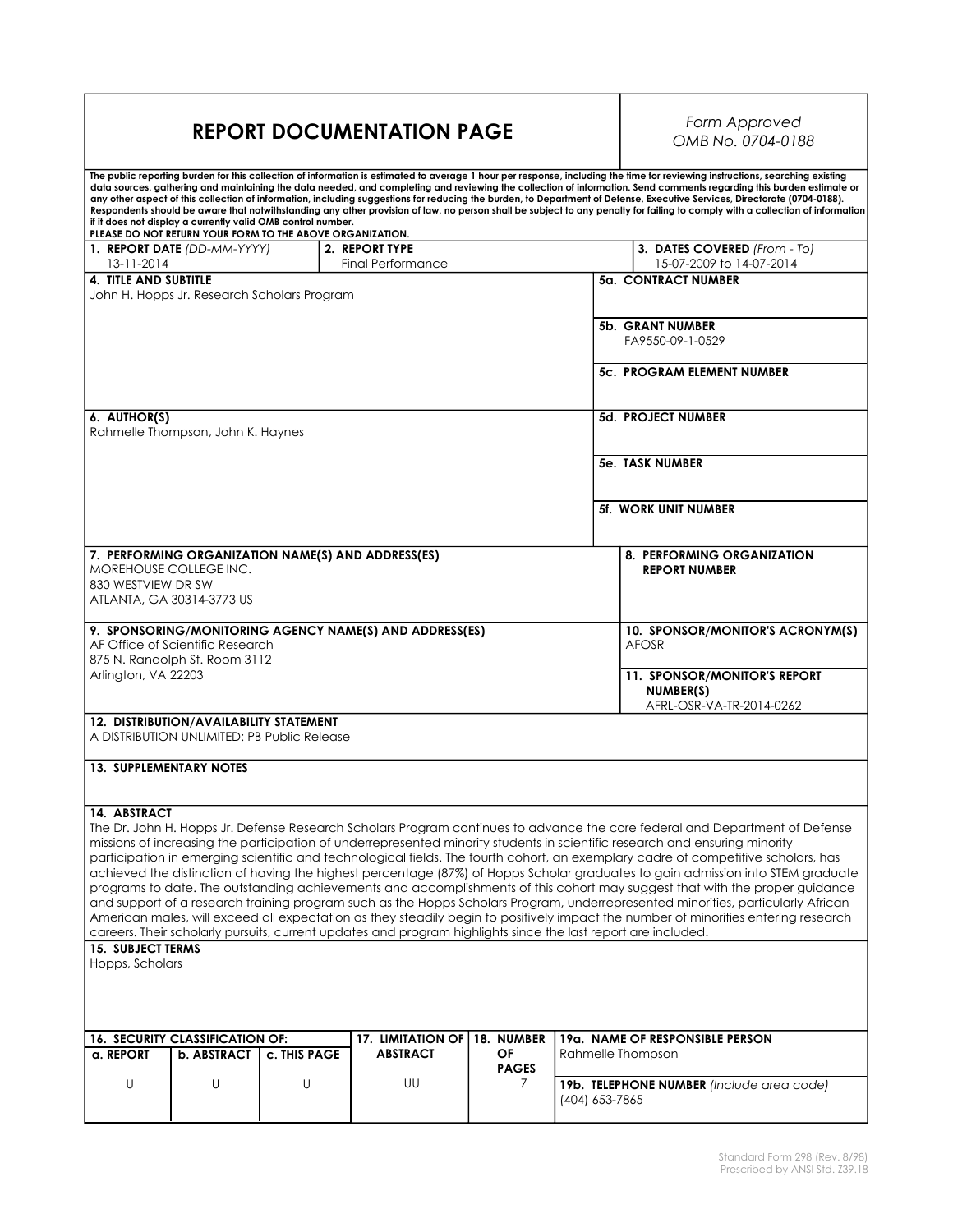## **Dr. John H. Hopps Jr. Defense Research Scholars Program**

**Morehouse College**



## **Hopps Defense Scholars Program's Final Report to The United States Department of Air Force FA 9550-09-1-0529**

**October 14, 2014**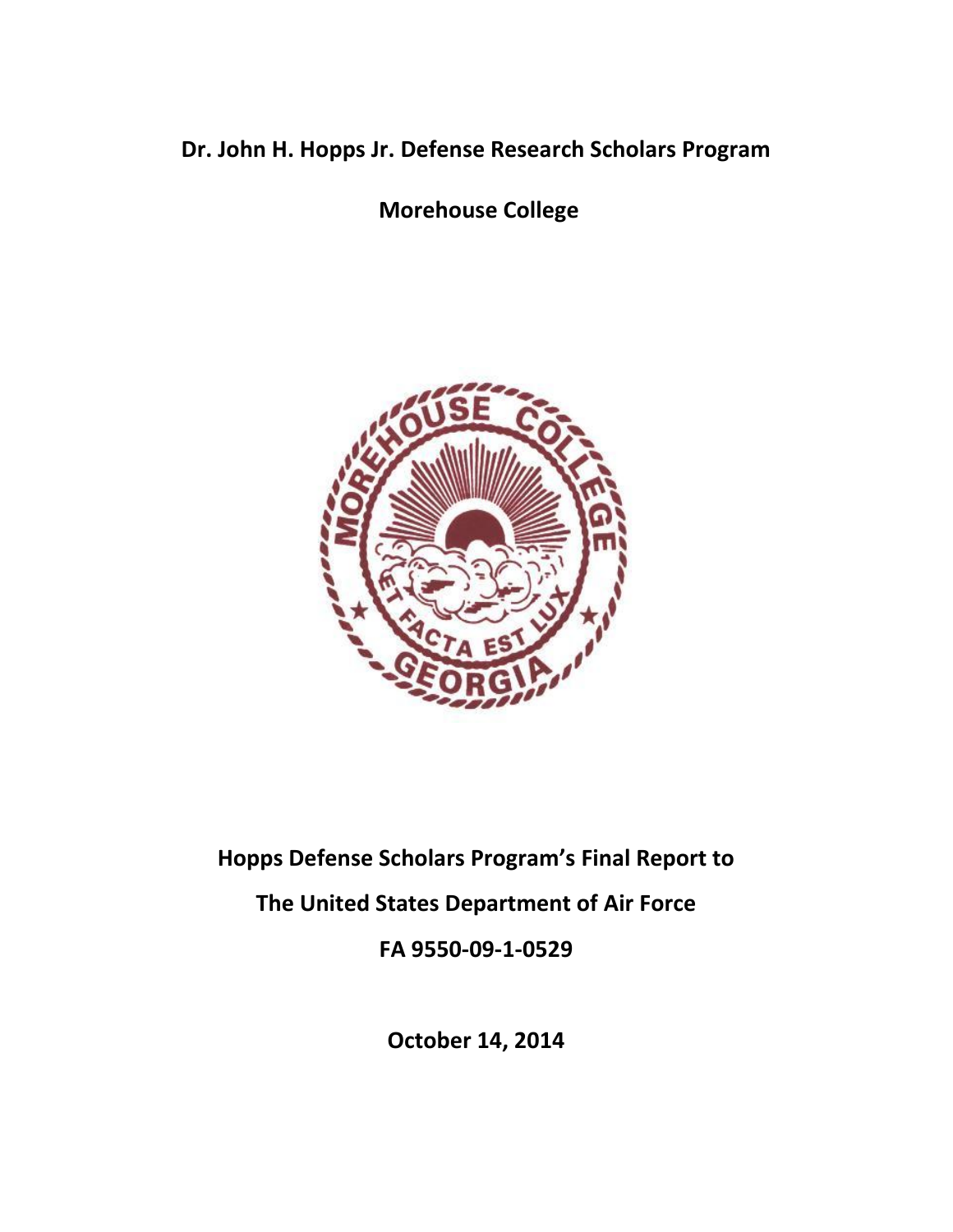#### **Final Performance Report FA9550-09-1-0529**

#### **Sixteen Scientific Researchers: Carving out the Research Careers of a Lifetime.**

#### **Introduction**

The Dr. John H. Hopps Jr. Defense Research Scholars Program continues to advance the core federal and Deparment of Defense missions of increasing the participation of underrepresented minority students in scientific research and ensuring minority participation in emerging scientific and technological fields.

The fourth cohort, an exemplary cadre of competitive scholars, has achieved the distinction of having the highest percentage (87%) of Hopps Scholar graduates to gain admission into STEM graduate programs to date. The outstanding achievements and accomplishments of this cohort may suggest that with the proper guidance and support of a research training program such as the Hopps Scholars Program, underrepresented minorities, particularly African American males, will exceed all expectation as they steadily begin to positively impact the number of minorities entering research careers. Their scholarly pursuits, current updates and program highlights since the last report are listed included.

In order to ensure that the Hopps Scholars Program continued on an upward trajectory, several additions and improvements have occurred that have enhanced the effectiveness of the Program.

The Hopps Scholars Program desired to have an external evaluation completed in order to provide pertinent feedback concerning the participants, activites, mentoring and progress of the overall Program. The Sage Fox Company was hired in June 2014 to begin that process and through evaluation has begun. The Project Coordinator positon was split and two people were hired to help meet the Hopps Scholars Program's needs. One coordinator has developed an extensive tracking mechanism that would allow the Hopps alumni and well as current students to be able to include past research activity and keep the Program abreast of their current endeavors. An update of the website has also occurred to make it more interactive. Another coordinator has assisted with the Hopps Graduation Banquet and travel for the participants and guest speakers for the seminar series. The Hopps Graduation activities

The Hopps Training Symposium in February of 2014 was very well received and included speakers who were aligned with and had served in the military. Several members of the fourth cohort returned to particpate on a panrl to discuss their journey from Morehouse College to graduate school and research careers.

#### **Current Updates of the Fourth Cohort**

.

The Fourth Cohort of the Dr. John H. Hopps Jr. Defense Research Scholars Program consisted of 16 innovative young researchers with strong and highly technical research skills that have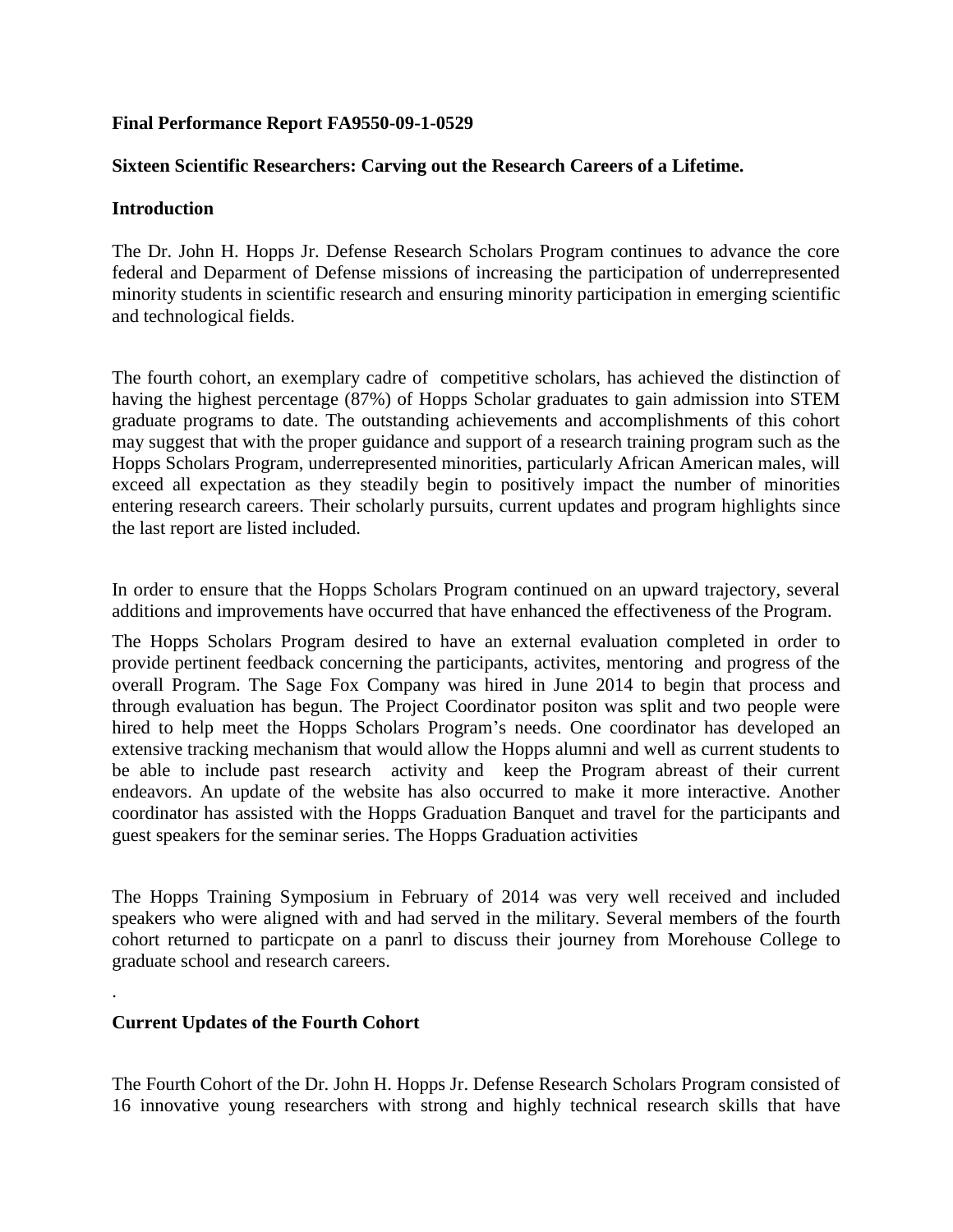provided them with entry into top tier research institutions. This diverse group consisted of 4 math majors, four chemistry majors, three psychology majors, I dual degree physics major, 1 computer science major and three biology majors. The following list includes a current biographical sketch of each member as well as his graduate school or employment status during this period.

| <b>COHORT#</b> | <b>YEAR OF</b> | $#$ OF          |                           |                                                            |
|----------------|----------------|-----------------|---------------------------|------------------------------------------------------------|
|                | <b>STUDY</b>   | <b>SCHOLARS</b> | <b>NAME</b>               | <b>ACADEMIC PROGRESS/STATUS</b>                            |
| 4              | $2009 - 2013$  | 16              | David Brickler            | 2nd Year graduate student: Clemson University. PhD         |
| Fund Code:     |                |                 |                           | Program in Human-Centered Computing. Recipient of          |
| 248910         |                |                 |                           | the Clemson University Diversity Fellowship and            |
|                |                |                 |                           | Graduate Research Assistantship.                           |
|                |                |                 | Joel Coppadge             | 2nd Year graduate student: North Carolina State            |
|                |                |                 | <b>Wallace Derricotte</b> | 2nd Year graduate student: Emory University                |
|                |                |                 | Denarius Frazier          | 2nd Year graduate student: Columbia University. MA         |
|                |                |                 |                           | Program in Biotechnology.                                  |
|                |                |                 | <b>Brantley Fulton</b>    | 2nd Year graduate student: Oregon State University         |
|                |                |                 | <b>Theodore Hicks</b>     | Project chemist for KEMRON, an environmental               |
|                |                |                 |                           | remediation services company.                              |
|                |                |                 | Kari Jackson              | Research Analyst, Statistician for Majaica LLC.            |
|                |                |                 |                           | Accepted into University of Maryland Eastern Shore         |
|                |                |                 |                           | PhD program in Animal Sciences/Ecology.                    |
|                |                |                 | Vallmer Jordan            | 2nd Year graduate student: Louisiana State University      |
|                |                |                 | Roy Llewellyn             | 2nd Year graduate student: University of Michigan.         |
|                |                |                 |                           | MS/PhD Program in Applied Physics. Recipient of the        |
|                |                |                 |                           | Imes-Moore Fellowship, \$20,000.                           |
|                |                |                 | Elijah Martin             | 2nd Year graduate student: University of California        |
|                |                |                 |                           | San Francisco. PhD Program in Developmental &              |
|                |                |                 |                           | Stem Cell Biology. Recipient of NSF GRFP.                  |
|                |                |                 | <b>Raymond Perkins</b>    | 2nd Year graduate student: Princeton University. PhD       |
|                |                |                 |                           | Program in Operations Research and Financial               |
|                |                |                 |                           | Engineering. Recipient of University Fellowship and        |
|                |                |                 |                           | Presidential Fellowship (all tuition and living costs plus |
|                |                |                 |                           | \$6000                                                     |
|                |                |                 | Jordan Showell            | Research Tech at Baylor University                         |
|                |                |                 | Alan Tyson, II            | Graduate student: IUPUI. IPREP Fellowship                  |
|                |                |                 |                           | Appointee                                                  |
|                |                |                 | Abram Vera                | 2nd Year graduate student: San Diego State University.     |
|                |                |                 |                           | MS Program in Public Health.                               |
|                |                |                 | <b>Maxalan Vickers</b>    | 2nd Year graduate student: Cornell University              |
|                |                |                 | <b>Charles Wilkes</b>     | 2nd Year graduate student: University of Michigan          |

Table A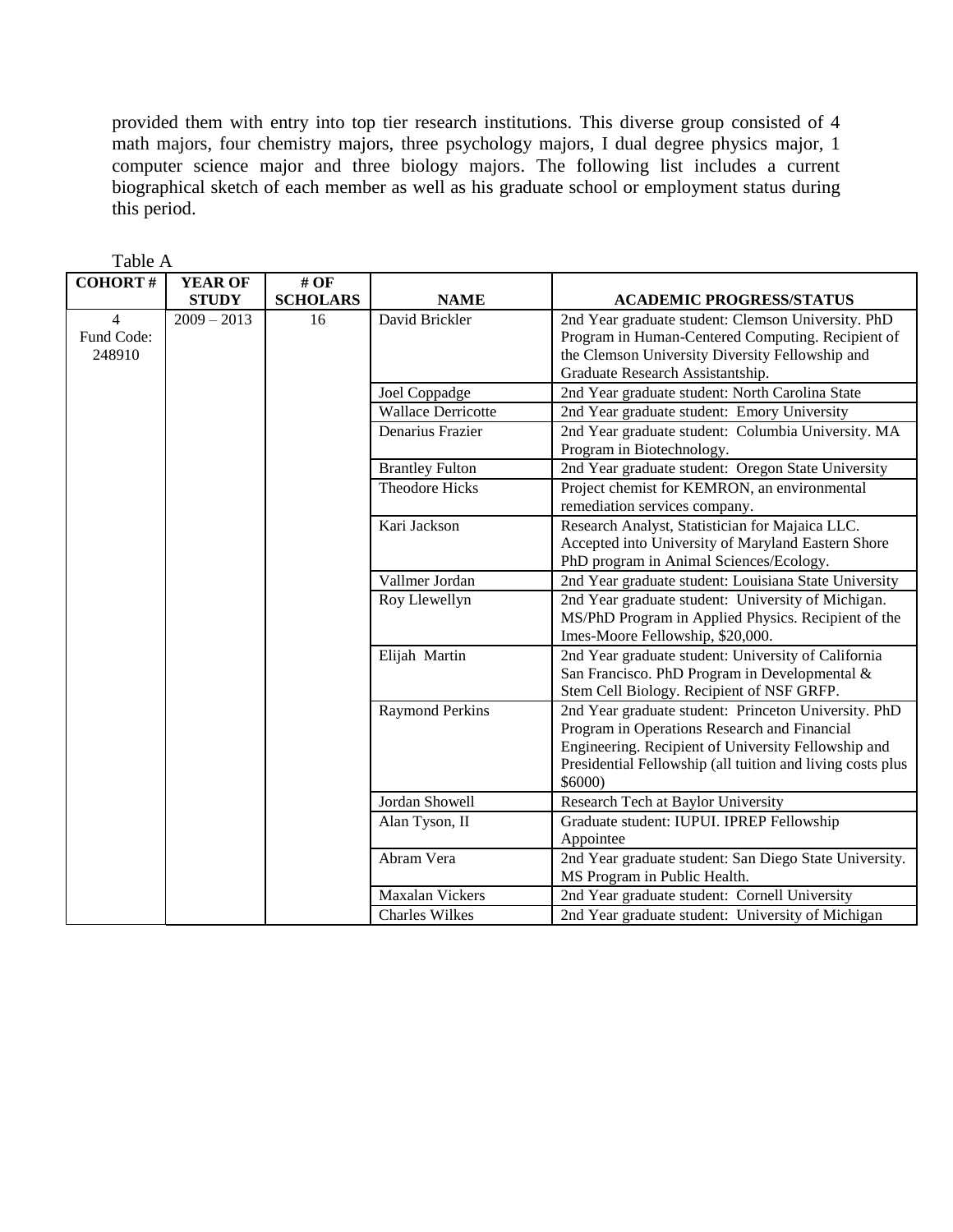#### *Program Highlights 2013-2014*

#### **Fourth Cohorts Graduation Banquet 2013**

A wonderful graduation ceremony was held at The Marriot Marquis on May 1, 2013. Dr. Roderick Pettigrew, Director of the National Institute of Biomedical Imaging and Bioengineering, was the keynote speaker. His topic of discussion involved the diversity of science. All of the 16 members of the Fourth Chort were receptive to his presentation and enthusiastic in their questions.

#### **Annual Spring Break Graduate School Tour**

The Annual Spring Break Graduate School Tour is conducted each year to expand Hopps Scholars' perspectives on the breadth of available graduate training opportunities, and to facilitate new relationships between the Hopps Program, Morehouse College, and the colleges and universities visited. From March  $9 - 15$ , 2013, thirty-eight (38) Scholars (including the  $6<sup>th</sup>$ Cohort) and twelve (12) Morehouse College faculty and staff traveled to New Orleans and Baton Rouge, Louisiana, and Houston, Texas to visit Tulane University, Xavier University College of Pharmacy, Louisiana State University, the University of Texas' MD Anderson Cancer Center, Rice University and Baylor College of Medicine. Scholars also participated in the Baton Rouge Citywide Research Symposium hosted by LSU that coincided with our Graduate School Tour.

#### **SageFox Evaluation**

SageFox Consulting group was contracted to conduct a summative evaluation of the Hopps program. Evaluation activities included collecting qualitative and quantitative feedback on the program from the perspective of Hopps Program staff, alumni and existing participants. Over the course of the last five months, SageFox has successfully obtained IRB approval for all qualitative and quantitative data collection activities, developed, tested and launched the online alumni survey instrument and conducted focus groups / interviews with existing participants and staff. SageFox has begun analysis of these data (qualitative and quantitative) with the aim of producing two publishable documents capable of showcasing the programs successes and lessons learned. The survey is currently live, and as such, SageFox is in the process of collecting data on alumni from across all former Hopps Program participants. Analysis of survey feedback will begin once all of the data has been received and downloaded from the online survey platform. Data will then be disseminated in the form of a final report to Hopps Program Staff, which will then be forwarded to the Department of Defense.

#### **Project Coordinator's Performance**

The Dr. John H. Hopps, Jr., Defense Research Scholars Program hired Janet Meadows on March 14, 2014, to assist with the coordination of the Hopps Scholars Senior Graduation Reception and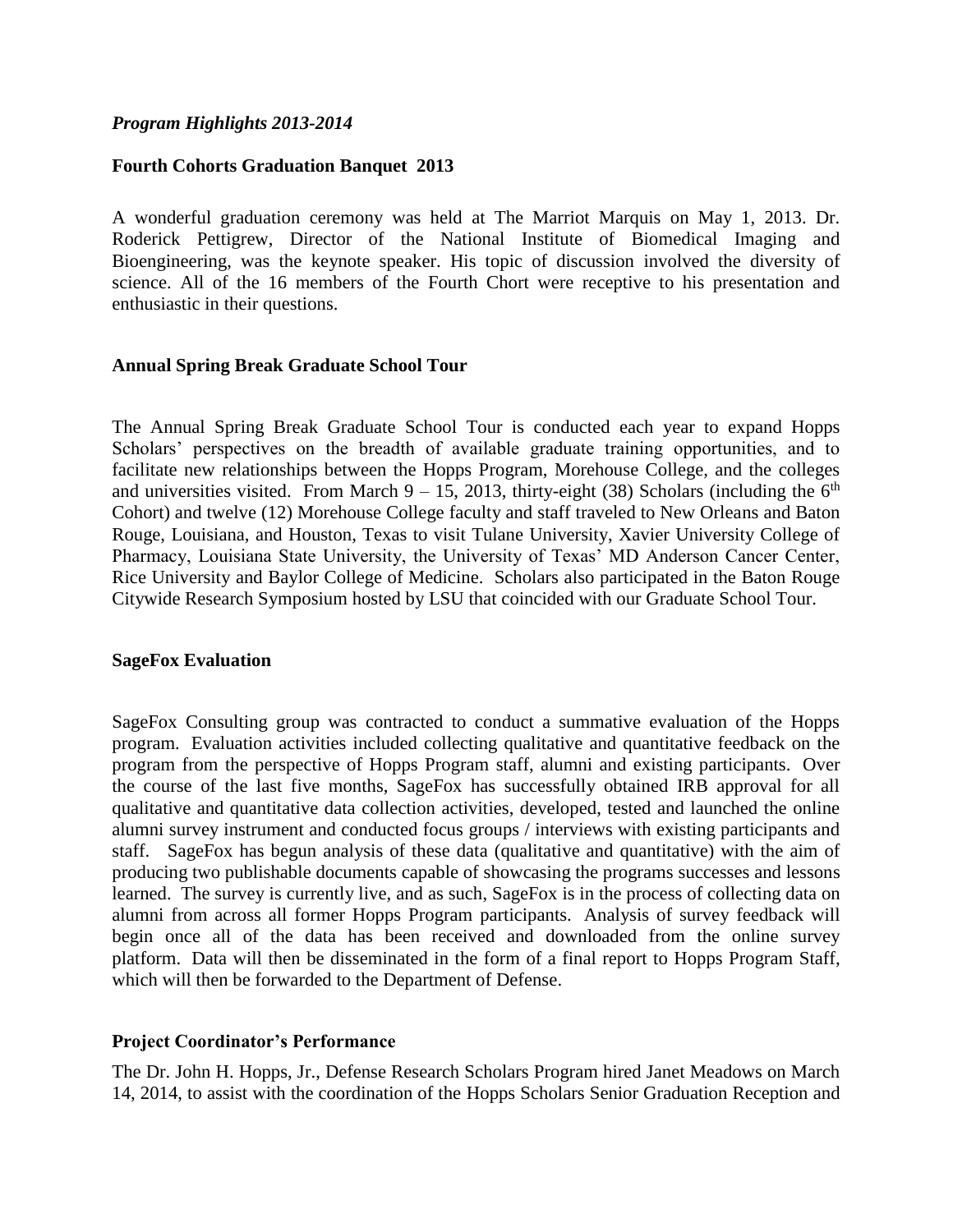Banquet, held Saturday, May 17, 2014 at the Ray Charles Performing Arts Center, Morehouse College. The coordinator's responsibilities included planning, with professional detail, a reception and banquet/dinner for parents, faculty, mentors and guest honoring the graduating Hopps Scholars seniors. This included a poster presentation exhibit and program, held in the auditorium of the Ray Charles Performing Arts Center, highlighting the graduates' majors, honors/awards and their acceptance to a doctoral program. Also, assisting with securing the keynote speaker, Dr. Jimmie Lee Davis, Jr., The Lead Systems Engineer for the Mitre Corporation, creating new technology for the Department of Defense was a key responsibility along with other professional planning duties, which included procurement of the venue, development and mailing of the invitations, managing the RSVP list, planning the menu, managing the event/venue preparation and set-up and marketing the event with banners and posters. Those duties also included the design and purchase of plaques, awards and certificates.

Along with planning the Hopps Scholars Senior Graduation Reception and Banquet, the

Project Coordinator assisted with planning, coordinating and implementing the layout for a new brochure. This included assisting with writing and editing the content, as well as coordination of printing.

Dr. Alfred Watkins was hired as a Project Coordinator in February 2014. In his role, he assisted with the revamping and launching of the hoppsscholars.org website in advance of the February 27, 2014 Hopps Research Training Symposium & Recruitment Fair. The website's Symposium page facilitated access to faculty and student registration forms in fillable PDF formats, provided general information about the symposium, and displayed an active map of the area near and around the Morehouse campus.

Dr. Watkins analyzed the data infrastructure of the Hopps Scholars office that is stored in paper files, electronic files, and internal documents for the purpose of creating a Hopps Scholars tracking system. The system was designed in the style of a social network with user accounts created for the current scholars, former scholars, and staff members. The site has the capability to allow updates to one's own personal profile, the ability to view parts of others' profiles, and to facilitate the exchange of scholar-to-scholar, scholar-to-staff, and staff-to-scholar communication during and beyond the scholars' undergraduate experience. The system, called HoppsNet, stores basic contact information, such as email addresses and phone numbers, research accomplishments and experiences during school semesters and in the summers, and scholastic information such as college majors, minors, graduations, degree pursuits, fellowships and awards. Progress made in development of the HoppsNet system included design and implementation of a relational database in MySQL, development of staff and scholar user accounts, population of staff and scholar contact information, implementation of features such as user login, staff contact information look-up, and scholar contact information look-up. As features were developed and tested, they were made available online for use by the staff.

#### **5th Annual Hopps Training Symposium 2014**

The 5th Annual Hopps Training Symposium was held on February  $27 - 28$ , 2014. It was well attended by students from the Atlanta University Center (AUC) and Xavier University, officials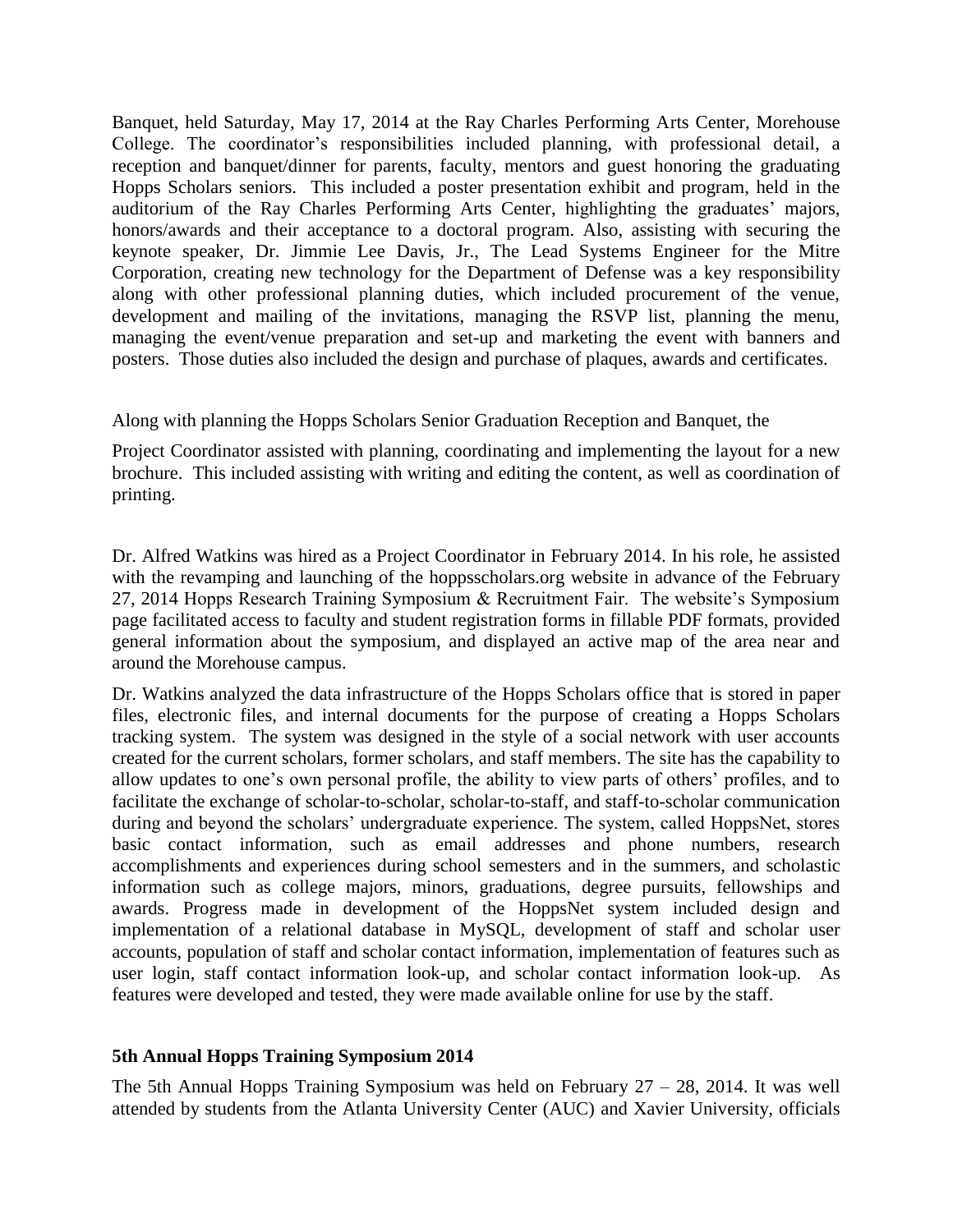from the Air Force Research Laboratories, and faculty from several top-tier research institutions. The 2014 Symposium theme was "Mission Critical: Equipping Minority Students to Lead a STEM Innovation Revolution." The Keynote Speaker was Mr. Lloyd Reshard, who is retired after 26 years of service with the Air Force Laboratory, his last 6 years in the capacity of Chief of Munitions for the Areodynamics Science Branch. Mr Reshard spoke on "Leveraging Your Network to Power the STEM Innovation Revolution." Dr. Anthony Depass, an Associate Professor of Biology at Long Island University, facilitated a workshop on successful interventions for broadening underrepresented minority participation in STEM disciplines. Dr. Vernon Morris, a Professor of Chemistry at Howard University, spoke about atmospheric climate change. The Morehouse Hopps Alumni Panel included seven graduates who are currently in various levels of graduate school. Their candid remarks were very informative to the younger cohorts. The following Hopps Alumni served as panelists.

- 1. Delawrence Sykes,  $2012 3<sup>rd</sup>$  Year graduate student at Indiana University
- 2. Jabari Elliott,  $2012 2<sup>nd</sup>$  Year Ph.D. student at Washington University, St. Louis
- 3. Vallmer Jordan,  $2012 1<sup>st</sup>$  Year graduate student at Louisiana State University
- 4. Mykel Green,  $2012 2<sup>nd</sup>$  Year Ph.D. student at Georgia Institute of Technology
- 5. Pierce Gordon,  $2012 2<sup>nd</sup>$  Year Ph.D. student at UC Berkeley
- 6. **Wallace Derricotte, 2013** 1 st Year Chemistry graduate student, Emory University
- 7. David Brickler, 2013 1<sup>st</sup> Year Computer Science graduate student, Clemson University

Both Wallace Derricote and David Brickler, members of the 4<sup>th</sup> cohort, provided insightful remarks during the Symposium. This Symposium provided nearly (50) Hopps Scholars and other minority students and scientists opportunities for networking, receiving critiques of their research presentations, and interacting with visiting faculty from graduate schools and officals from the Department of Defense. These engagements provided important feedback to our students as they continue to prepare to present their research findings at other scientific conferences and symposia.

#### **The Andrew Young Center for Global Leadership Morehouse College, 2014 Procter & Gamble Leadership Academy Conference:**

On June 26,2014, members of the 4<sup>th</sup> cohort, including Raymond Perkins and Wallace Derricotte, were invited to be part of a panel at this conference to provide leadership and mentoring for the various high school participants as well as the younger members of the Hopps Scholars Program who were present.